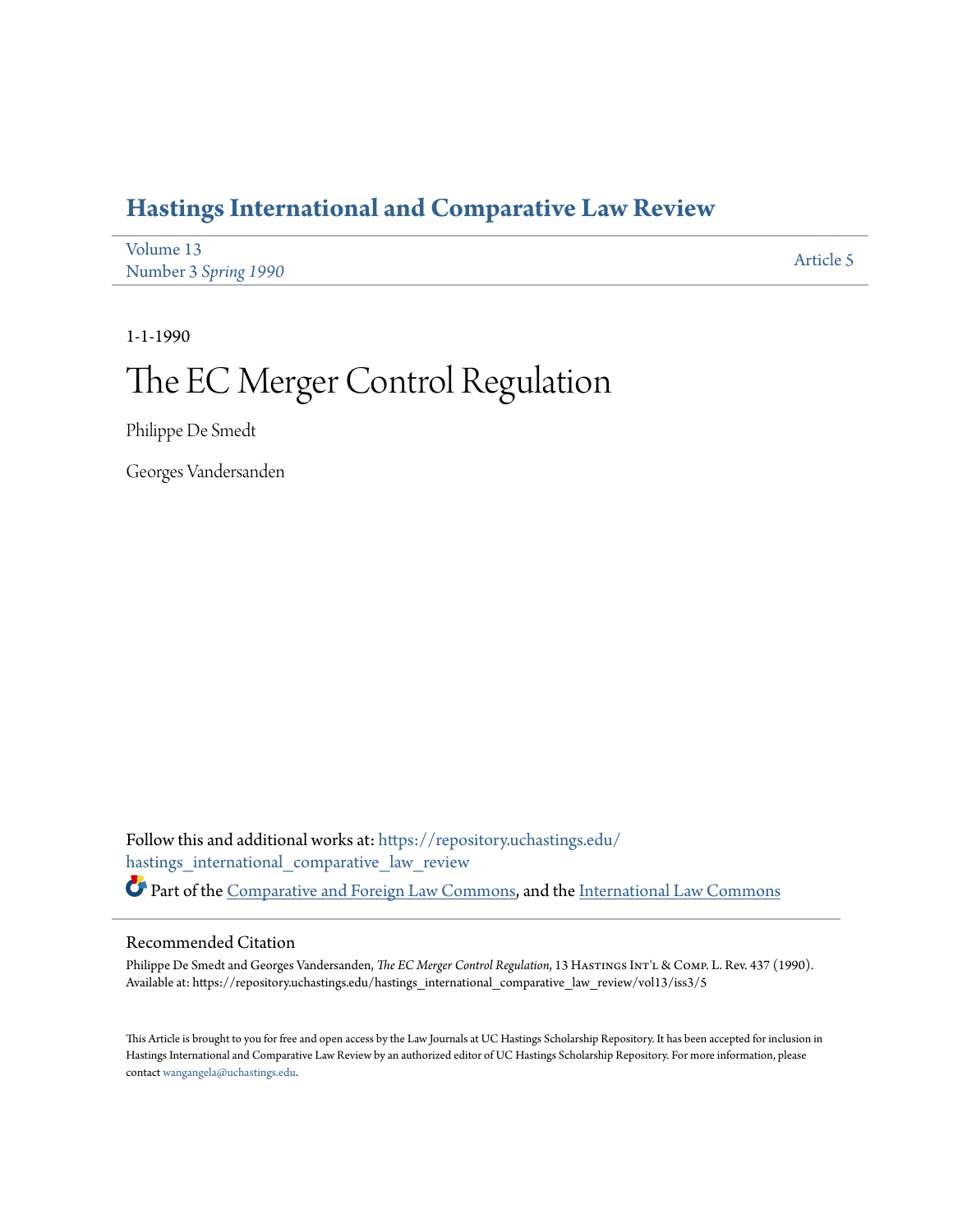# **The EC Merger Control Regulation**

*By* **PHILIPPE DE SMEDT\*** *and* **GEORGES VANDERSANDEN\*\***

# **I. INTRODUCTION**

The merger control regulation (Regulation) of the European Communities **(EC)** was formally adopted **by** the **EC** Council on December 21, 1989.1 This ended many months of speculation as to the prospects of the Regulation's final adoption, as well as to its final form. This Article does not represent an exhaustive analysis of the Regulation. Rather, the Article outlines the history of merger control in the **EC,** describes the more important elements of the Regulation and notes some of the more interesting questions raised **by** it.

#### **II. BACKGROUND**

Prior to the Regulation, the **EC** Commission relied on articles 85 and 86 of the EC Treaty,<sup>2</sup> the two traditional instruments of merger control. Article **85** and **86** cases have been the principal sources of **EC** antitrust law. Article 85 is broadly drafted and applies generally to anticompetitive agreements and decisions.3 Article 86 applies only to cases in which an abuse of a dominant position within the Common Market has occurred.<sup>4</sup> There is much case law on the meaning of a "dominant position." The definition of dominant position in the leading case of *United Brands Company v. EEC Commission<sup>5</sup> is given at Section II(A)* 

**<sup>\*</sup>** Partner, law firm of De Smedt **&** Dassesse, Akin, Gump, Strauss, Hauer **&** Feld in Brussels. He has written a number of articles on the **EC,** and has published in Belgium, Switzerland, the United Kingdom, Spain, Japan, and the United States.

**<sup>\*\*</sup>** Partner, law firm of De Smedt **&** Dassesse, Akin, Gump, Strauss, Hauer **&** Feld in Brussels. He specializes in the practice of European law, and is a professor at the Institute of European Studies in Brussels and at the College of Europe in Bruges.

*<sup>1.</sup> Council Regulation (EEC) No. 4064/89 of 21/12/89 on the control of concentrations between undertakings,* 32 **O.J. EUR. COMM. (No.** L 395) **1** (1989) [hereinafter Regulation].

<sup>2.</sup> Treaty Establishing the European Community, Mar. 25, **1957,** 1988 Gr. Brit. T.S. No. 47 (Cmd. 455) 82, 107-08 [hereinafter **EEC** Treaty] (original version at **298** U.N.T.S. 11).

**<sup>3.</sup>** *Id.*

<sup>4.</sup> *Id* at **107.**

**<sup>5. 1978</sup> E.** Comm. Ct. **J.** Rep. **207.**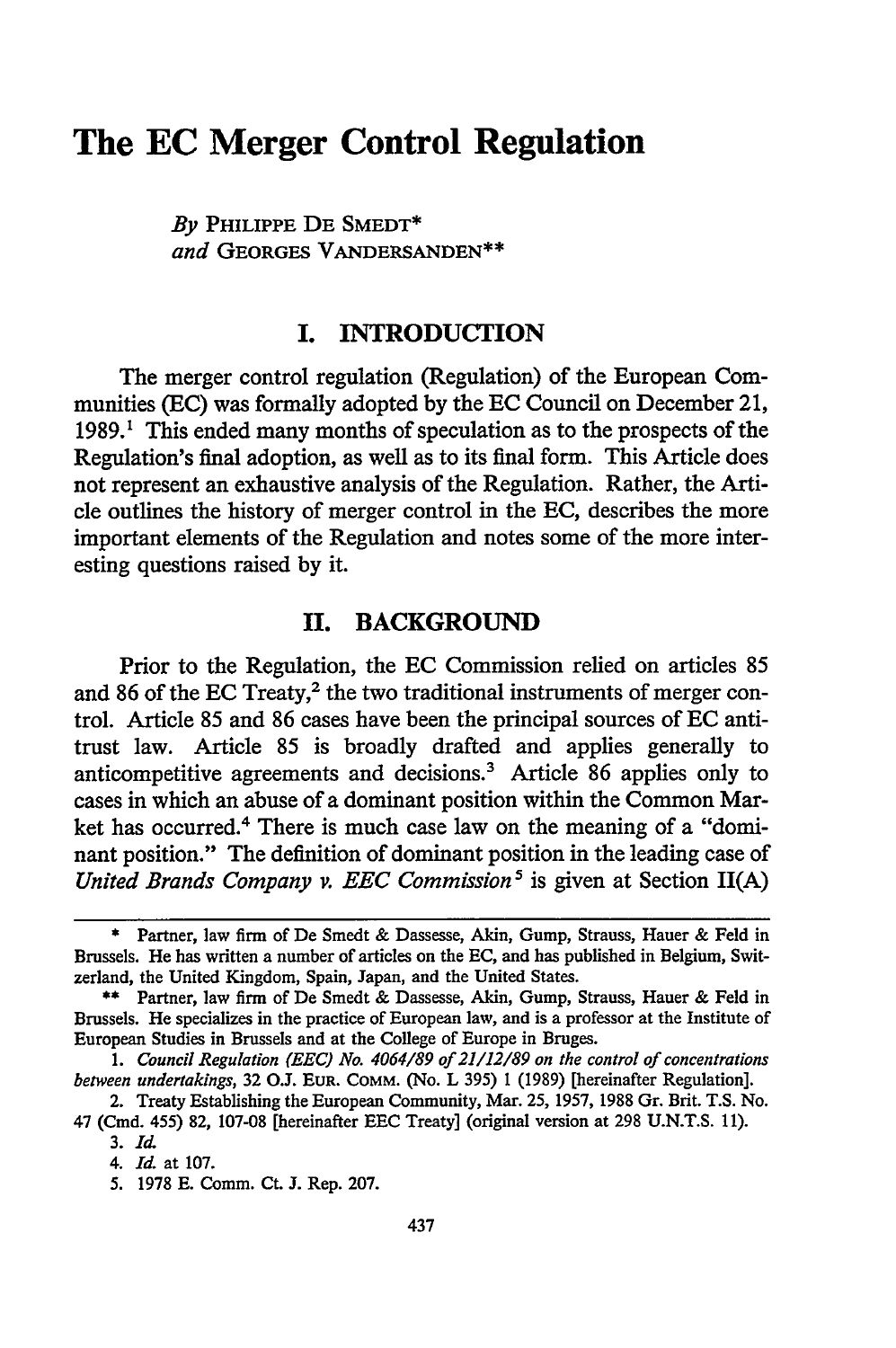below. Until now, article 86 has been the Commission's chief instrument for merger control.

#### **A.** History of the Use of Articles **85** and **86** for Merger Control

The *Commission Memorandum on Concentrations of 19666* **(1966** Memorandum) represents the first landmark in the history of the application of articles **85** and **86** to merger control. In the **1966** Memorandum, the Commission defined its position on the application of articles **85** and **86** to corporate acquisitions. The **1966** Memorandum distinguished between a "concentration" (encompassing mergers and acquisitions) and a mere "agreement" between companies. While the memorandum stated that it was sometimes difficult to distinguish between an agreement and a concentration, it declared that concentrations were essentially proprietary in nature, but might result from less than total ownership of a company.7 The **1966** Memorandum concluded that article **85** did not apply to concentrations, while article **86,** which prohibited the abuse of a dominant position, did apply to concentrations.

In **1972** the Commission confirmed that article **86** extended to concentrations in the case *of Europemballage & Continental Can Company v. EEC Commission8 (Continental Can)* [appeal before the European Court of Justice (ECJ)]. *Continental Can,* the leading case in article 86 jurisprudence in the context of concentrations, firmly established that article 86 applies to a company in a dominant position that acquires a competitor even though article 86 itself contains no express provision to this effect. <sup>9</sup>

Continental Can Company, Inc., of New York, which had previously acquired control of a German manufacturer of light metal packages, acquired its Dutch license in 1970. In *Continental Can,* the ECJ held that an acquiring company abuses its dominant position when it fetters competition to such an extent that the only undertakings that remain in the market are dependent on the dominant one.10 However, in subsequent article 86 cases, the test for "abuse" has become less stringent. An abuse is now defined as an action that hinders the maintenance

9. *Id.*

10. *Id.* at 244-45.

<sup>6.</sup> Memorandum on the problem of concentrations in the Common Market, Competition Series, Study No. 3 (Brussels 1966).

*<sup>7.</sup> Id. § 51.*

<sup>8.</sup> Europemballage Corp. & Continental Can Co. v. EEC Commission, 1973 E. Comm. Ct. J. Rep. 215, 243-45.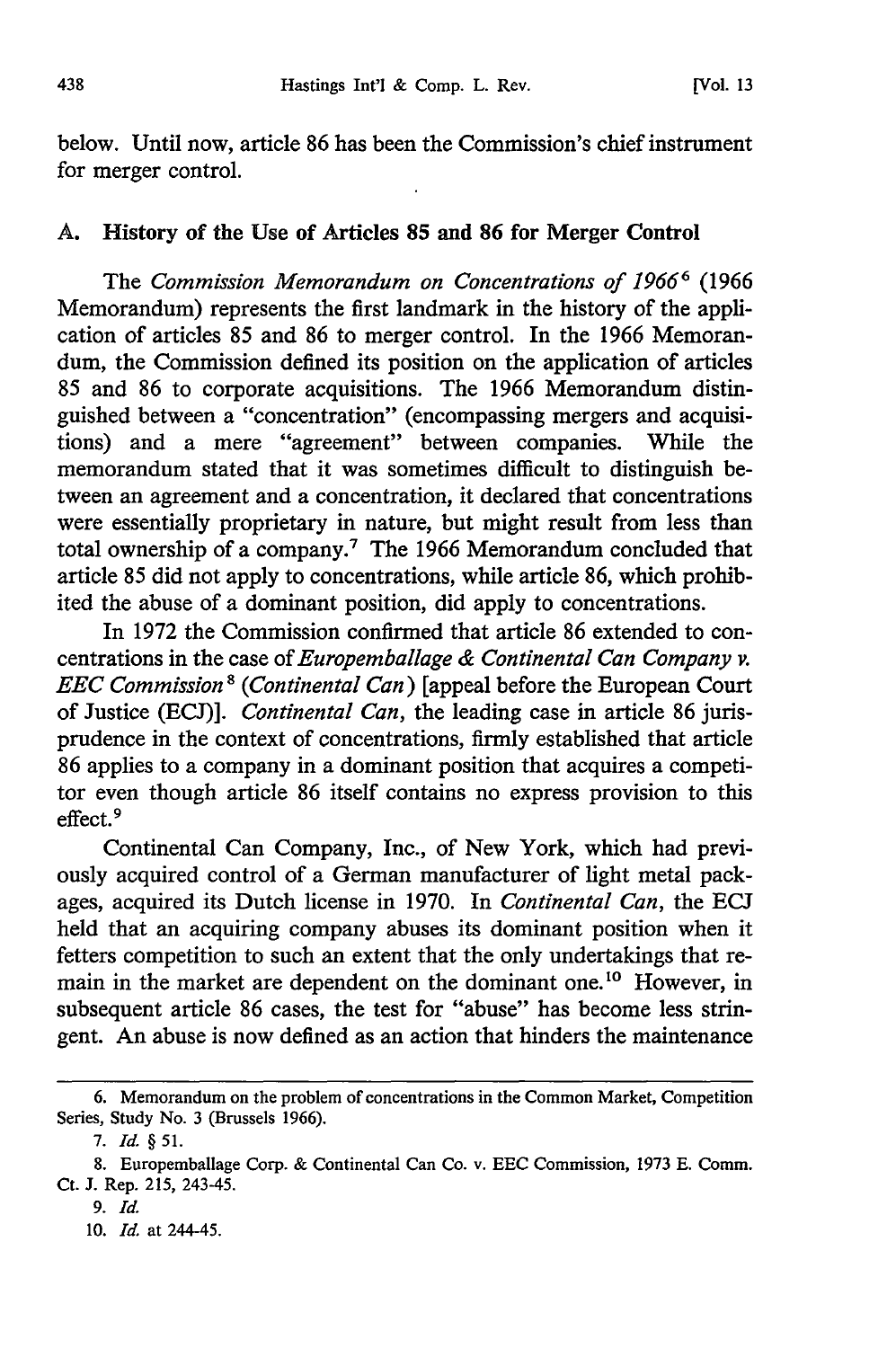of the degree of competition in the market.<sup>11</sup> The subsequent article 86 cases have not involved mergers. However, the Commission has repeatedly stated that it will apply a similar test in merger cases, a policy that presumably will be carried forward in its application of the Regulation.12

The classic test of whether an acquiring company enjoys a dominant position *ab initio* was enunciated by the ECJ in the case of *United Brands Company v. EEC Commission.13* In *United Brands,* the ECJ defined dominance as "a position of economic strength enjoyed by an undertaking which enables it to prevent effective competition being maintained on the relevant market by giving it the power to behave to an appreciable extent independently of its competitors, customers and ultimately of its consumers."<sup>14</sup>

The *United Brands* test refers to the "relevant market." The relevant market consists of two components, the relevant product market as well as the relevant geographic market.<sup>15</sup> Prior to the Commission's decision in the case of *Pilkington/BSN-Gervais-Danone16 (Pilkington/ BSN),* it was thought that article 86 did not apply when a company, dominant in a limited geographical sphere, attempted to extend that dominance geographically. However, when the French conglomerate BSN attempted to sell its flat glass division to the United Kingdom glass manufacturer Pilkington, the Commission ruled that the prospective sale violated article 86 since it strengthened Pilkington's position in the United Kingdom and extended Pilkington's dominance into another geographic area.

*British American Tobacco Company and R.J Reynolds Industries v. EEC Commission 17 (Philip Morris)* extended the reach of article 86. In *Philip Morris,* the cigarette manufacturer Philip Morris agreed to acquire a thirty per cent interest in its competitor, Rothmans, from its South African parent company, Rembrandt. The Commission exempted this proposed acquisition of a competitor and the ECJ upheld the Commission's decision despite a challenge by two other tobacco companies, Brit-

<sup>11.</sup> United Brands Co. v. **EEC** Commission, 1978 E. Comm. Ct. J. Rep. 207; *see also* Hoffmann-La Roche & Co. v. EEC Commission, 1979 E. Comm. Ct. J. Rep. 461, 520.

<sup>12.</sup> *See,* eg., **EEC COMM'N, TENTH REPORT ON COMPETITION POLICY** para. 150, at 104 (1981).

<sup>13. 1978</sup> E. Comm. Ct. J. Rep. 207; *see also NV* Nederlandsche Banden-Industrie Michelin v. EEC Commission, 1983 E. Comm. J. Rep. 3461, 3501-03.

<sup>14.</sup> *United Brands Co.,* 1978 E. Comm. Ct. J. Rep. at 227.

<sup>15.</sup> *Id.* at 270-77.

<sup>16.</sup> *Pilkington/BSN-Gervais-Danone,* in EEC COMM'N, *supra* note 12, paras. 152-54, at 105-06.

<sup>17.</sup> British American Tobacco Co. v. EEC Commission, 1987 E. Comm. Ct. J. Rep. 4487.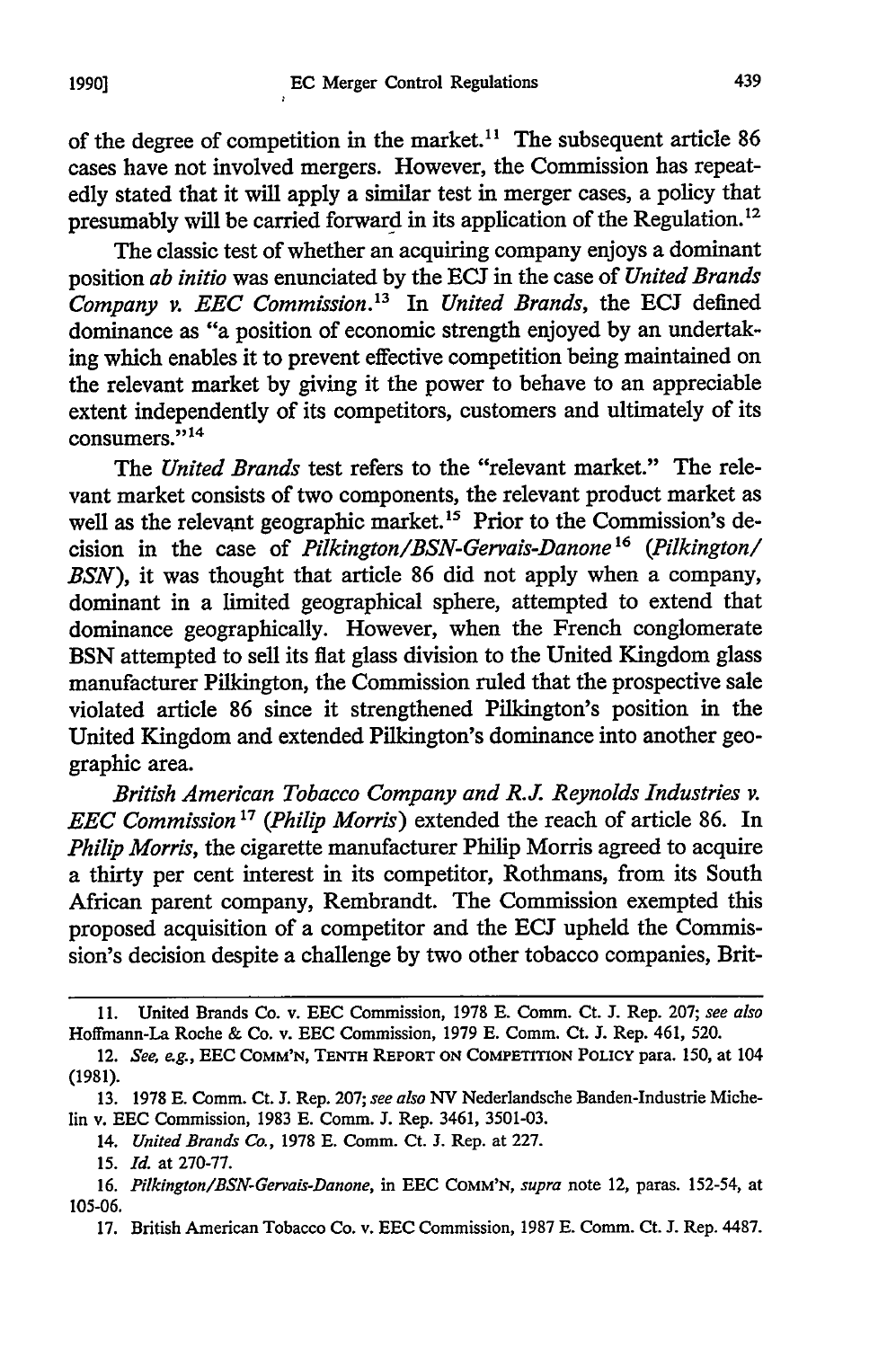ish American Tobacco and R.J. Reynolds. In the past, the Commission had consistently held that an abuse of a dominant position could only occur if there was a change in control within the target company. In *Philip Morris,* however, the ECJ stated in dicta that article 86 not only applied to the acquisition of both legal and de facto control, but also applied when the acquisition of a substantial stake gave the acquiring company influence over the commercial policy of the target company. The *Philip Morris* case is better known for being the first case in which the ECJ considered that article 85 in addition to article 86 might apply to the acquisition of a minority interest by a competitor if the acquiring company gains substantial influence over the target company.

Application of articles 85 and 86 to mergers and acquisitions will not automatically cease with the adoption of the Regulation. The jurisprudence of articles 85 and 86 will influence the Commission in its application of the Regulation and the ECJ will undoubtedly use such jurisprudence in conjunction with the Regulation in reviewing the Commission's future decisions. Nevertheless, the precise role of articles 85 and 86 in European mergers remains uncertain now that the Regulation has been adopted.

#### B. Reasons for the Adoption of the Regulation

The Commission pressed for the adoption of the Regulation for four main reasons. First, the Commission wanted exclusive jurisdiction over the large European mergers and acquisitions, those with a "Community dimension." To have a single European market, the Commission believed that Member States should not be able individually to block significant mergers and acquisitions of European companies. Therefore, one intention of the Regulation is to provide a "one stop shop" that requires only that the Commission in Brussels be satisfied (on competition grounds) that a proposed merger or acquisition should proceed.<sup>18</sup>

The need for a prior clearance procedure provides a second reason for the adoption of the Regulation. Often, the Commission intervened on the basis of article 86 very late in the transaction. The uncertainty produced by such ex post facto intervention was unsatisfactory to the business community. The Regulation provides a simple and well-defined procedure to obtain prior clearance for large European mergers and ac-

**<sup>18.</sup>** However, Member States are permitted under the Regulation to intervene on certain limited non-competition grounds and also when there exists a detrimental effect upon competition within an internal market of the given Member State, and that market represents a "distinct market." *See* Regulation, *supra* note 1, art. 9, at 7.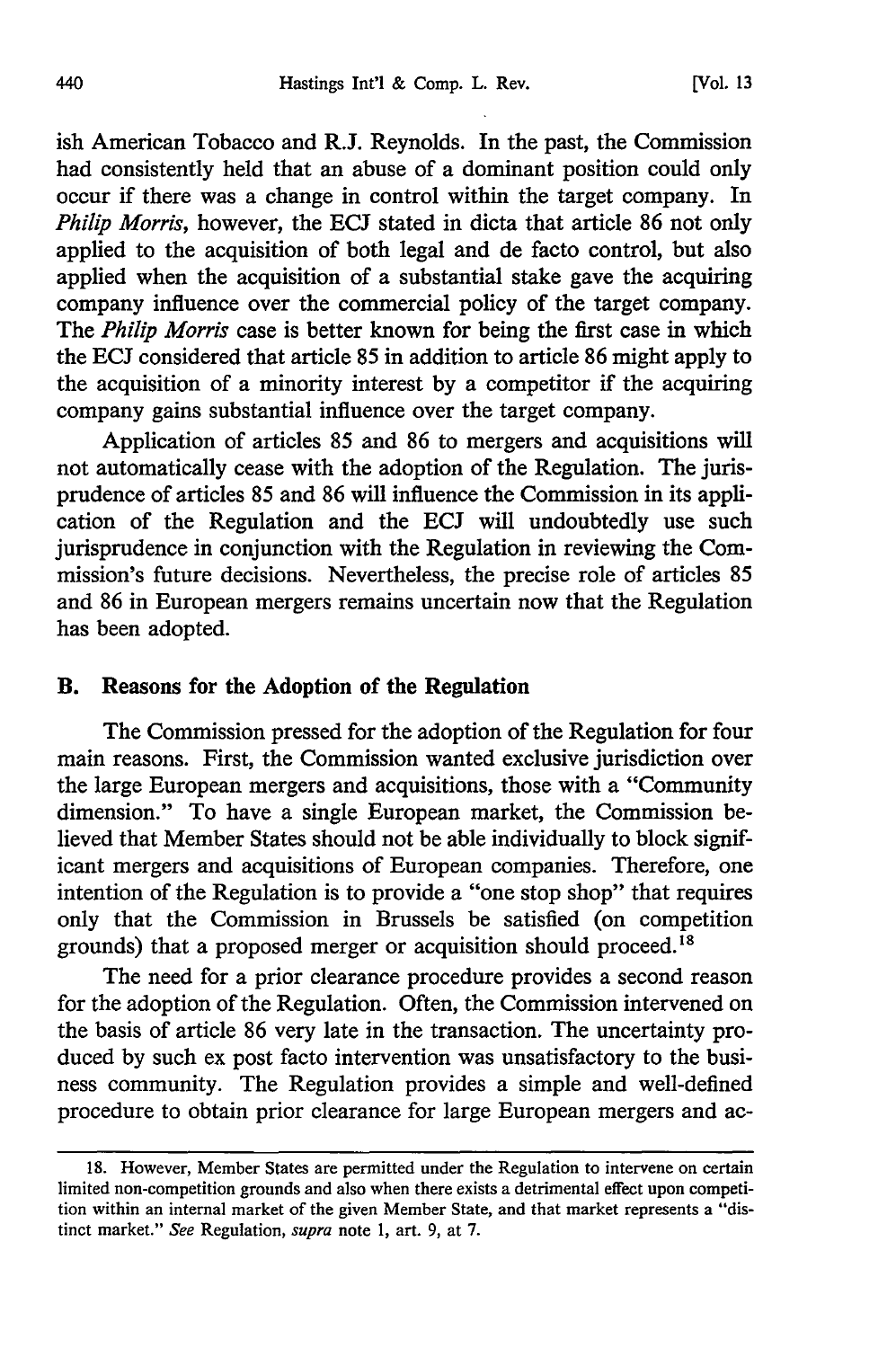quisitions. 19 Third, with the adoption of the Regulation, it is understood that the Commission hopes to obtain forty new executives to handle the work, a feature of great political attraction to the Commission.

The existence of substantive defects in the pre-existing law provided the final reason for the Regulation's adoption. Article 86, unlike United States antitrust law, does not prevent monopolies when two nondominant companies combine to form a dominant enterprise. However, the Regulation is intended to prevent the monopolization process. Also, article 86 probably does not prevent a nondominant company from acquiring a dominant company. The principal test of the Regulation not only prevents the enhancement of pre-existing dominance, but prevents the creation and the strengthening of a dominant position. Therefore, the acquisition of a dominant company by a nondominant one appears to be conceptually within the scope of the Regulation.20

## **III. THE REGULATION**

#### **A. The Scope of the Regulation**

Two concepts define the scope of the Regulation: The Regulation applies to *"concentrations"* having a "Community dimension" (article 1).

1. Community dimension

Under article 1, the Regulation only applies to mergers having a "Community dimension." Community dimension is defined in terms of sales.<sup>21</sup> The Regulation applies when three conditions are fulfilled:  $(1)$ The aggregate worldwide sales of all the companies exceeds  $ECU^{22}$  5,000 million; (2) the aggregate Community-wide sales of at least two of the companies exceeds ECU 250 million; (3) each of the companies cannot exceed more than two-thirds of its aggregate Community-wide sales within one and the same Member State.<sup>23</sup> These conditions will be revised in four years after the Regulation enters into force.<sup>24</sup>

Sales are calculated by adding together the sales of all goods and services within the companies' ordinary activities, deducting sales rebates and value added tax, and deducting other taxes directly related to sales in

<sup>19.</sup> *Id.* arts. 4, 6, 7, at 4-5, 6.

*<sup>20.</sup> See infra* text in Section III(A).

<sup>21.</sup> The Regulation actually refers to "turnover" which is the English accounting term employed by the EC for "sales." *See* Regulation, *supra* note **1,** at 1.

<sup>22.</sup> An ECU represents the average of a basket of currencies. On Feb. 21, 1990, **1** ECU  $= 1.22$  United States dollars.

<sup>23.</sup> *Id* art. 1(2), at 3.

<sup>24.</sup> *Id* art. 9(10), at 7.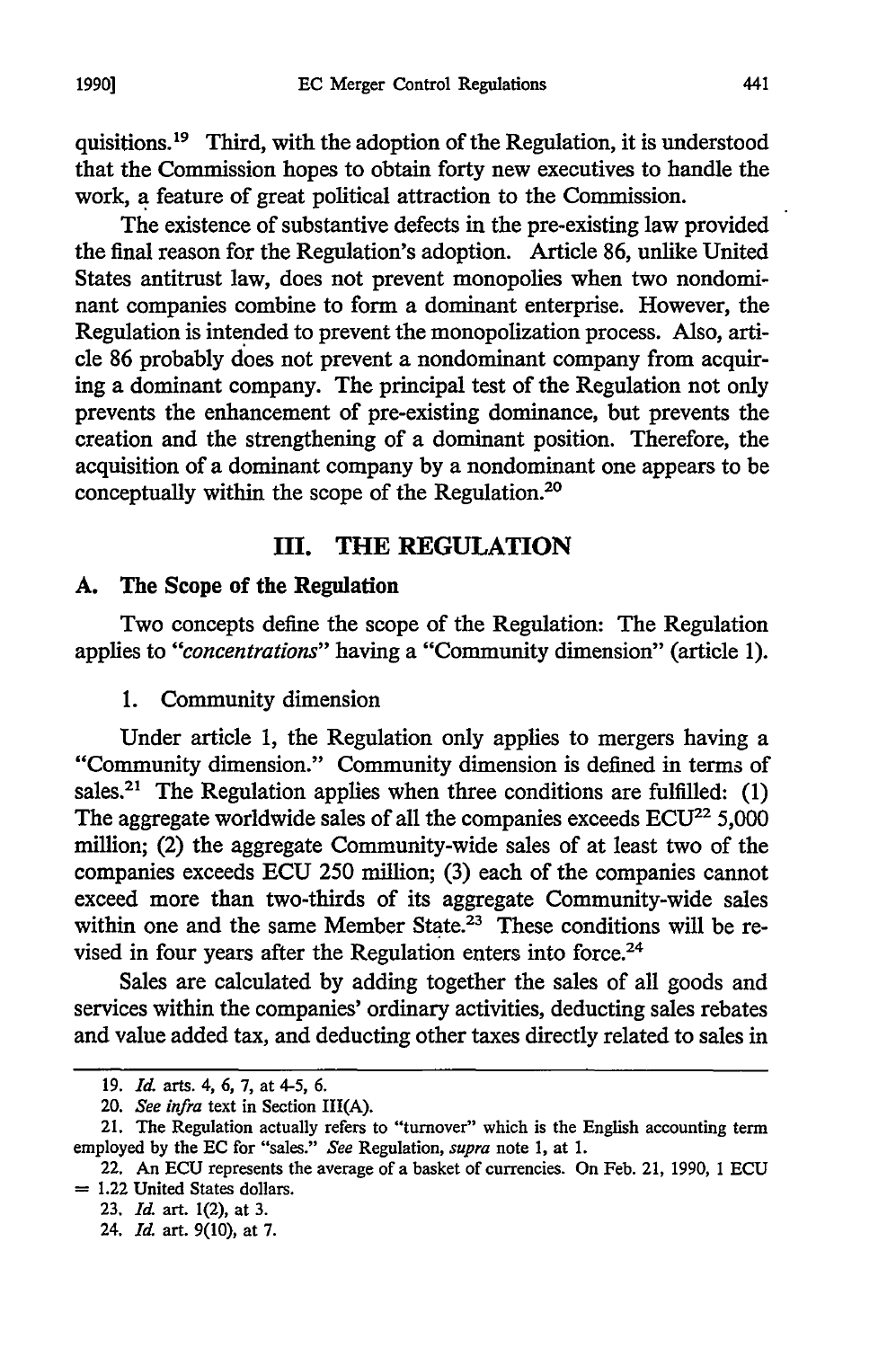the preceding financial year.<sup>25</sup> If only a portion of an enterprise is involved, even if it is not a legal entity, only that portion of the sales will be included in the calculation.26 Banks and financial institutions are subject to different rules. Rather than by sales, the measure is calculated on onetenth of their assets according to a special formula.<sup>27</sup> For insurance companies, the equivalent of sales for purposes of these calculations shall be based on the value of premiums received.<sup>28</sup>

2. Concentrations

The Regulation also applies to "concentrations." A concentration is deemed to occur when: (1) two or more previously independent companies merge, or (2) one or more persons, already controlling at least one company, acquire direct or indirect control of the whole or parts of one or more companies, whether by purchase of securities or assets, by contract, or by any other means.<sup>29</sup>

"Control" is defined as rights, contracts, or any other means which, separately or jointly, can exercise decisive influence on a company.<sup>30</sup> Examples of control under article 3 of the Regulation illustrate that the acquisition of a majority interest in a company is not necessary for control.31

When banks or financial institutions acquire shares in a company for the purpose of selling them, it does not constitute control of that company, provided that the acquiring institution does not exercise voting rights with a view toward determining the competitive behavior of the company.32

When the only purpose of the operation is to coordinate the competitive behavior of independent companies, it will not be considered a concentration.33 However, an agreement to coordinate behavior might fall under article 85 and thus infringe EC competition law. A joint venture permanently functioning as an autonomous economic entity will be treated as a concentration unless its purpose is to coordinate the competitive behavior between the companies.<sup>34</sup>

**25.** *Id.* art. 5(3)(a), at **5. 26.** *Id.* art. **5(2). 27.** *Id.* art. 5(3)(a). **28.** *Id.* art. 5(3)(b). **29.** *Id.* art. 3(1)(a), (b), at 4. 30. *Id.* art. 3(3). 31. *Id.* art. 3. 32. *Id.* art. 3(5)(a). 33. *Id.* art. 3(2). 34. *Id.*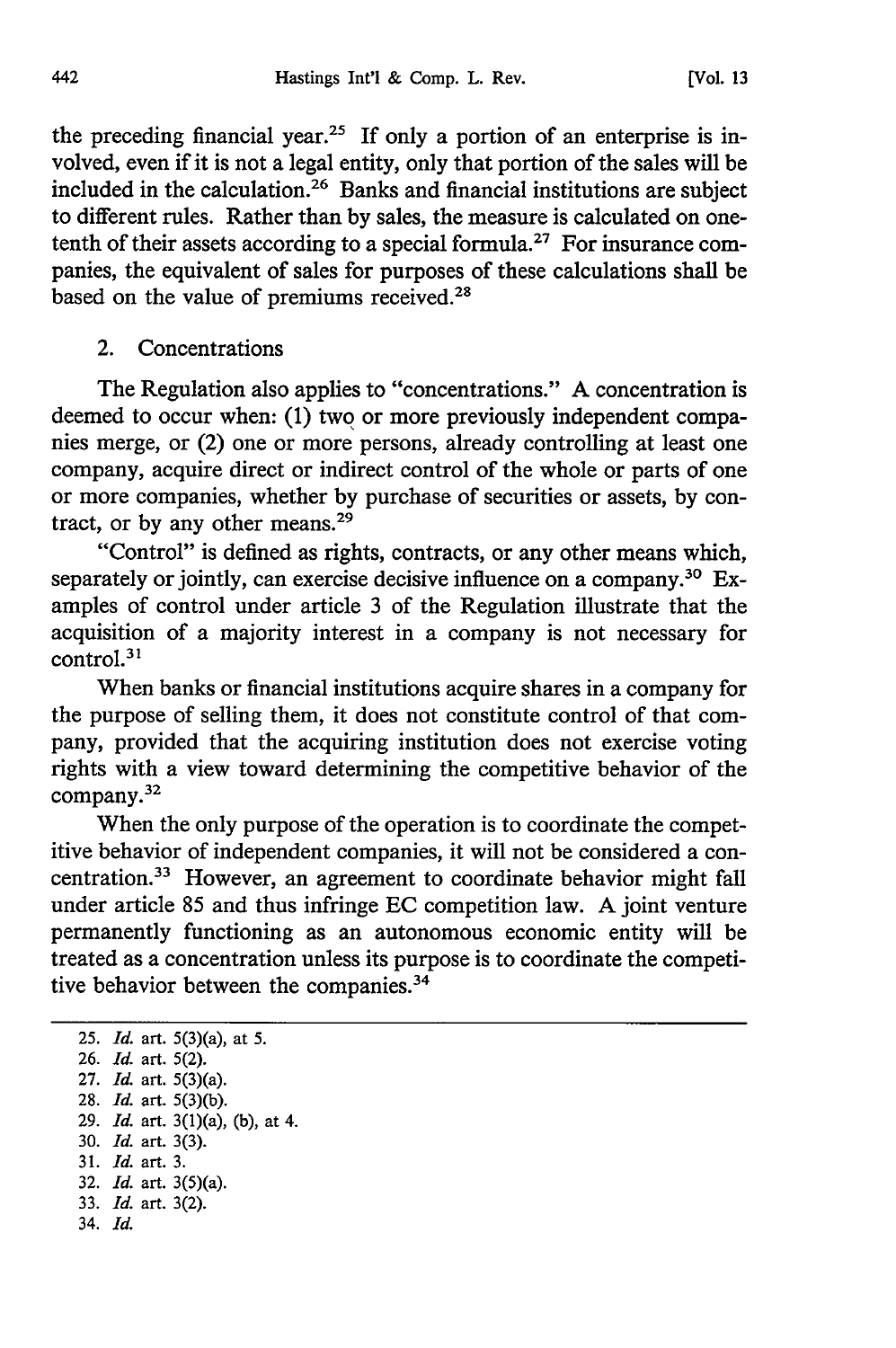#### B. The Test

Article 2 describes how the Commission will analyze a proposed merger or acquisition. The article 2(3) test (Test) states: "A concentration *which creates or strengthens a dominant position* as a result of which effective competition would be significantly impeded in the common market or in a substantial part of it shall be declared incompatible with the common market."<sup>35</sup>

#### **C.** Procedure

One of the most important features of the Regulation is its prior notification procedure. This involves completing an extensive form very similar to the United States procedure known as a "Hart-Scott-Rodino filing."<sup>36</sup> The relevant parties must notify the Commission one week after the conclusion of an agreement or after "the announcement of the public bid, or the acquisition of a controlling interest." $37$ 

The Regulation allows the Commission one month from the receipt of a complete notification to determine whether the proposed concentration has a Community dimension and whether it raises sufficiently serious competition issues to require further investigation.<sup>38</sup> If, after the one month period, the Commission decides to conduct further investigations to determine if the proposed transaction violates competition laws under article 2, such investigations may extend another four months. 39 Therefore, a transaction may be suspended for a maximum of five months following a complete notification before the Commission makes a final decision.

The Regulation grants the Commission the power to veto a proposed merger.<sup>40</sup> When a merger has already been implemented, the Commission may require the merged companies or assets to be separated.<sup>41</sup> The Commission may also order the cessation of joint control, or require any other action that may be appropriate in order to restore conditions of effective competition.42

<sup>35.</sup> *Id.* art. 2(3) (emphasis added).

<sup>36.</sup> Title II of the Hart-Scott-Rodino Antitrust Improvements Act of 1976 requires premerger notification of certain direct and indirect mergers or acquisitions to the FTC and to the Justice Department. Pub. L. No. 94-435, 15 U.S.C.A. § 18a (West 1976)(amended).

<sup>37.</sup> Regulation, *supra* note 1, art. 4(1), at 4.

<sup>38.</sup> *Id.* arts. 6(1)(c), 10(1), at 6, 8.

<sup>39.</sup> *Id.* art. 10(3), at 8.

<sup>40.</sup> *Id.* art. 8(3), at 6.

<sup>41.</sup> *Id.* art. 8(4).

<sup>42.</sup> *Id.*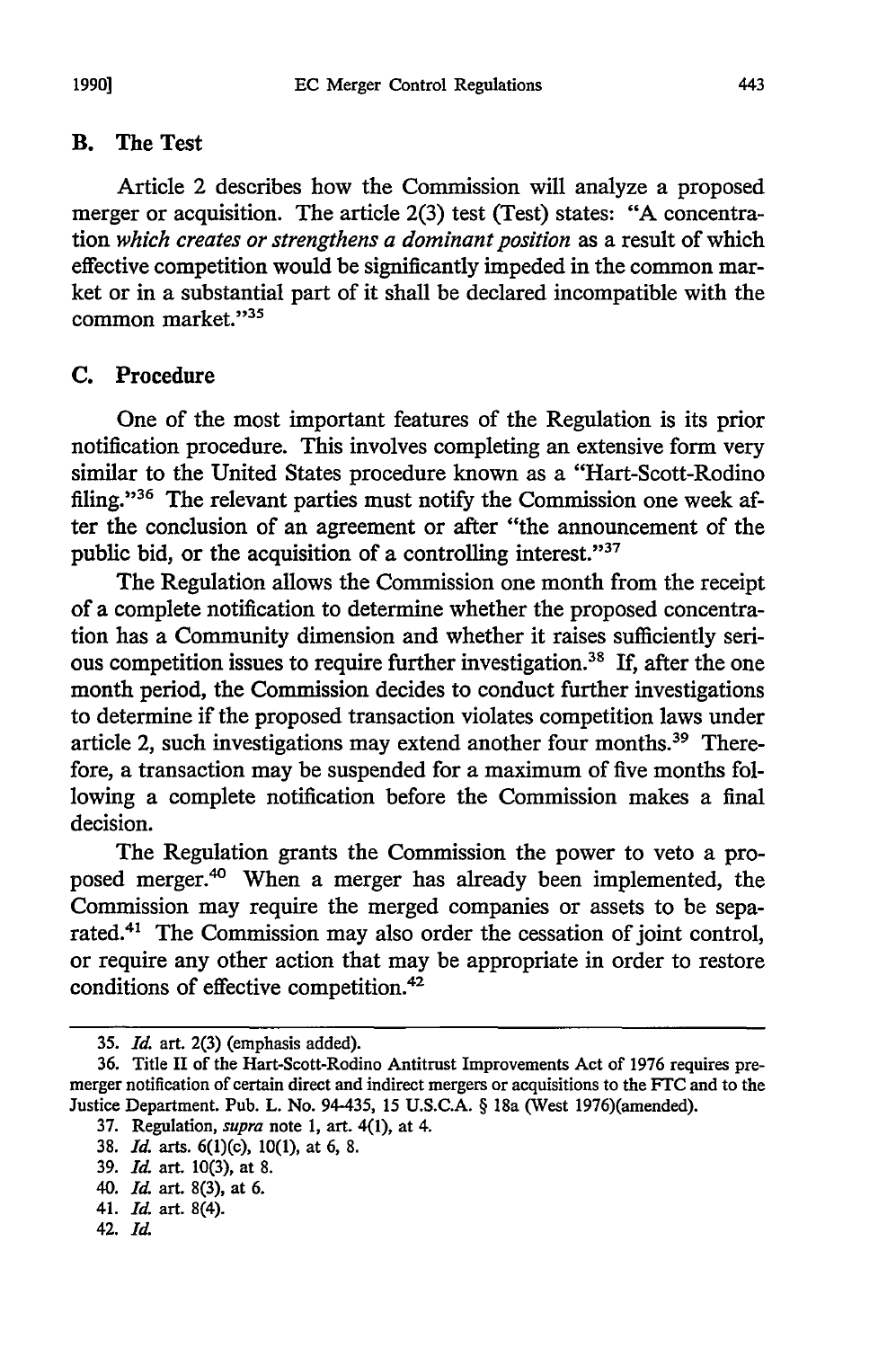The Regulation does not give the Commission the power to impede public bids, provided that the acquirer does not exercise the voting rights attached to the securities on which he is bidding.<sup>43</sup> An acquirer may only exercise those voting rights in order to maintain the full value of those investments and only if a derogation has been granted by the Commission.<sup>44</sup>

#### **D.** Retention of Jurisdiction **by** Member States

The Regulation allows Member States to apply their own competition laws and procedures to a merger or acquisition in two types of situations.45 Additionally, in a third type of situation a Member State may intervene on the basis of non-competition grounds.46

If a me'ger or acquisition either does not exceed the relevant sales thresholds, or is so concentrated in one Member State that it constitutes a domestic transaction rather than a transaction with a Community dimension as defined by the Regulation, then that Member State may process the merger or acquisition under its own national laws.<sup>47</sup>

Furthermore, under article 9, the so-called "German Clause," the Commission has the authority to allow a Member State to examine a transaction when the Member State has convinced the Commission that the proposed transaction will have a detrimental effect on competition within a section of the domestic market that represents a distinct market of the given Member State.<sup>48</sup> However, the Regulation also provides that the Commission may refuse to transfer the matter to the Member State in question and to continue to process such a transaction.<sup>49</sup>

Article 21(3) gives the Member States the right to take appropriate measures when necessary to protect legitimate interests not otherwise protected by the Regulation. $50$  The legitimate interests that Member States may protect include national security, pluralism of the media, and prudential rules applying to financial institutions.<sup>51</sup> A Member State may invoke other legitimate interests, but only with the approval of the Commission. $52$ 

43. *Id.* art. 7(3). 44. *Id.* art. 7(4). 45. *Id.* art. 9, at 7. 46. *Id.* art. 21(3), at 11. 47. *Id.* art. 9(3)(b), at 7. 48. *Id.* 49. *Id.* art. 9(3)(a). 50. *Id.* art. 21(3), at **11.** 51. *Id.* 52. *Id.*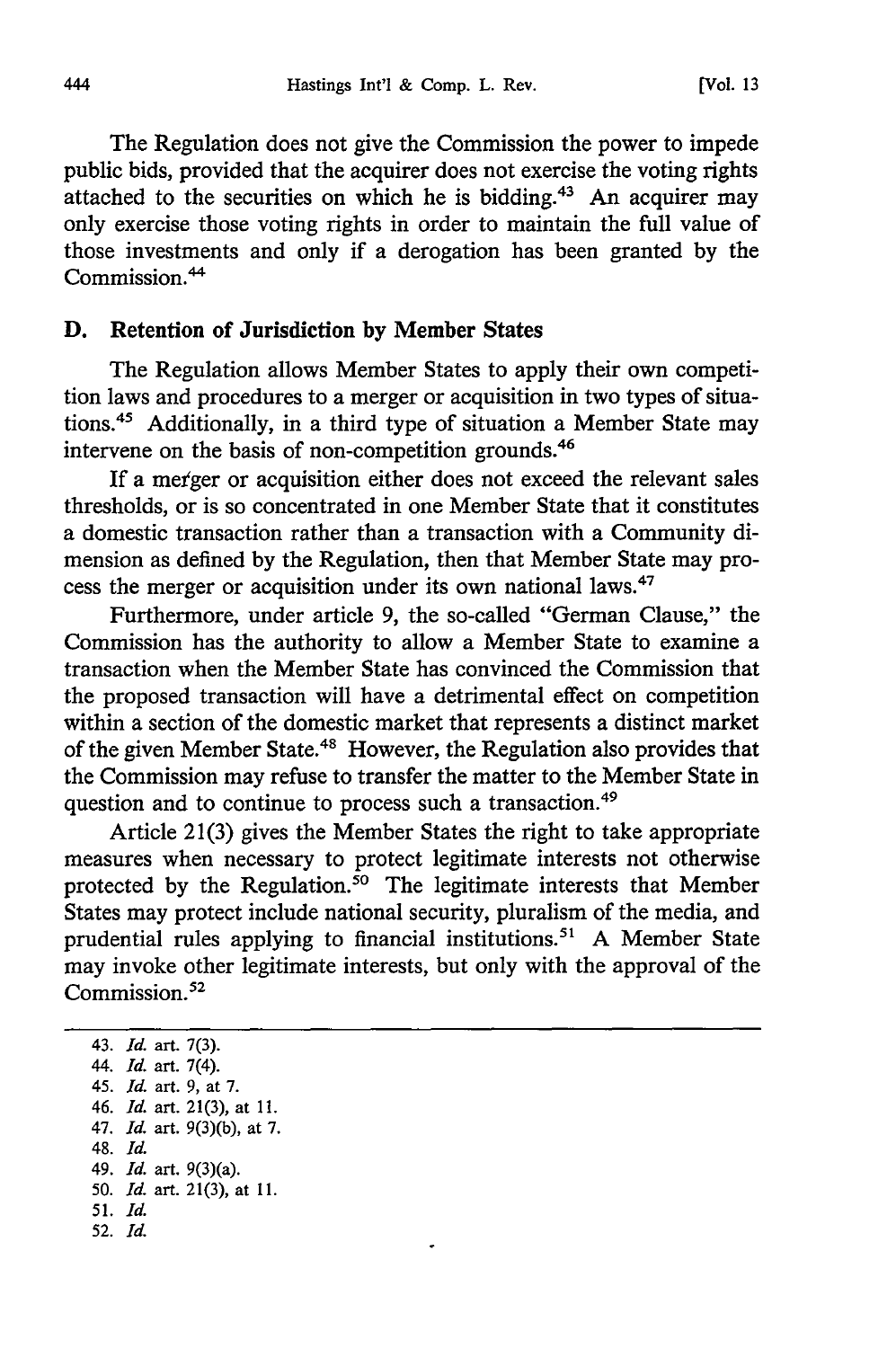Member States invoke the principle of media pluralism to prevent undesirable entities from dominating any organ of the media. Similarly, "prudential rules applying to financial institutions" are the national rules of the Member States that prevent undesirable entities from gaining control of financial institutions.

# **V. COMMENTARY**

It is not possible to provide a complete analysis of the Regulation in this Article. Instead, a brief discussion of two of the more interesting questions raised **by** the Regulation follows.

# **A.** How Does the Test Alter the Substantive **EC** Law of Merger **Control?**

The most engaging question raised **by** the Regulation is how its article 2(3) test will alter the substantive law of **EC** merger control.53 There will be no clear answer to this question until the Commission has processed several notifications and the ECJ has reviewed some Commission decisions. The Regulation expressly gives the **ECJ** the right to review all Commission decisions under article  $21(1)$ .<sup>54</sup> However, an understanding of why the Commission adopted the Regulation reveals clues of how they will likely interpret it.

It is fairly certain that the requirement of an abuse of a pre-existing dominant position under article 86 has been abandoned.<sup>55</sup> The Test now includes transactions that create a dominant position.<sup>56</sup> Therefore, the Regulation applies to a situation in which two nondominant companies in the same geographic and product market combine to form a single dominant enterprise. This represents a significant change in EC competition law and brings it in line with United States antitrust law. Also the Test probably applies when a nondominant company acquires a dominant company in the same market, since the acquirer will be transformed from a non-dominant company into a dominant one.

The principal Test was more broadly stated in previous drafts of the proposed Regulation and would have given the Commission an even broader scope for blocking potentially anticompetitive mergers. For example, in the draft of November 30,  $1988$ <sup>57</sup> article 2 contained the lan-

<sup>53.</sup> *See id.* art. 2(3), at 4.

<sup>54.</sup> *Id.* art. 21(1), at **11.**

<sup>55.</sup> *See* EEC Treaty, *supra* note 2, art. 86, at 107-08.

<sup>56.</sup> Regulation, *supra* note 1, art. 2(3), at 4.

<sup>57.</sup> *Amended proposal for a Council Regulation (EEC) on the control of concentrations between undertakings,* 32 O.J. **EUR.** COMM. (No. C 22) 14 (1989).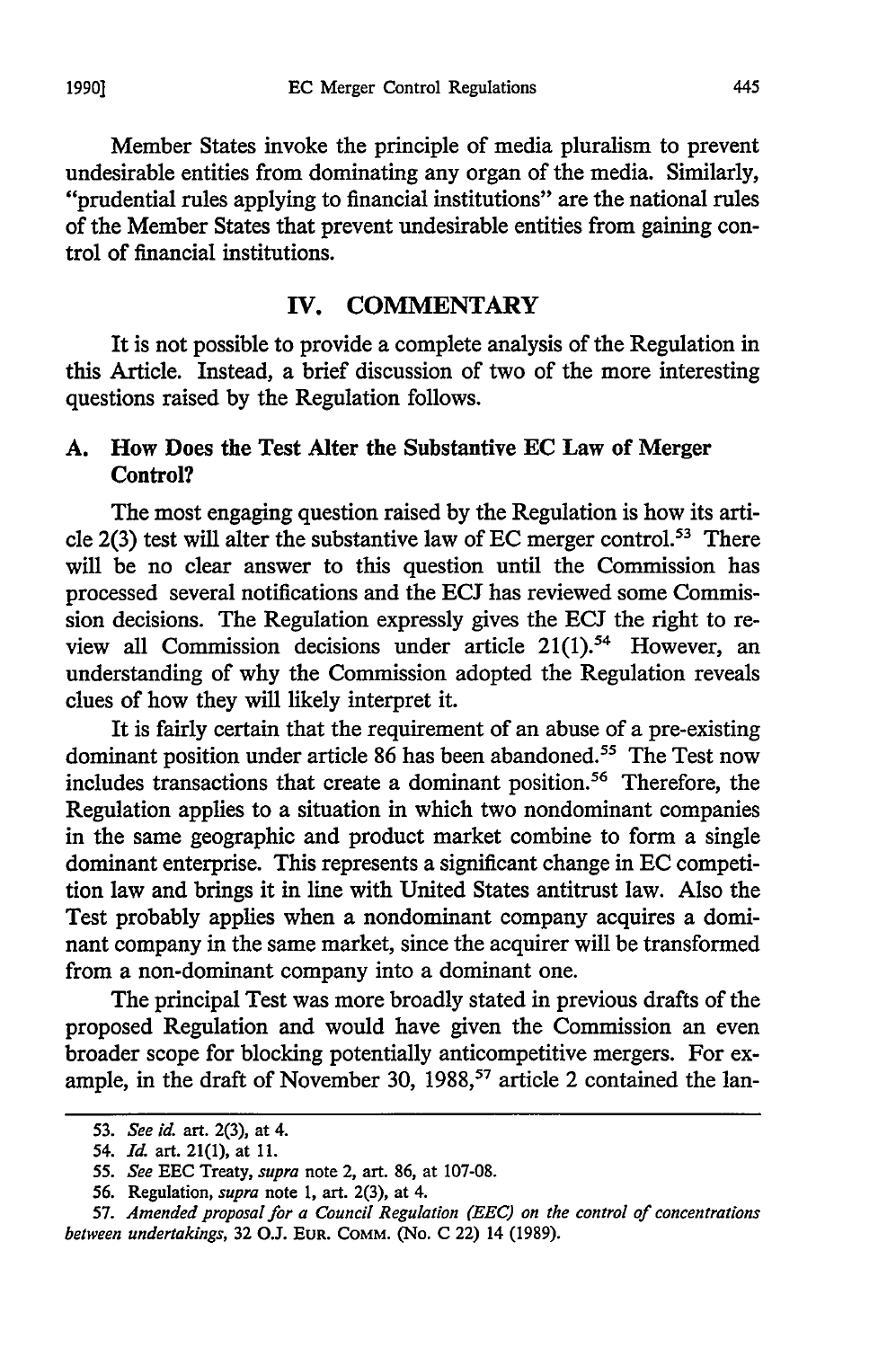guage: "Concentrations which create or strengthen a position as a result of which the maintenance or development of effective competition is impeded in the common market or in a substantial part thereof shall be declared incompatible with the common market."<sup>58</sup>

Thus, the earlier proposal did not require the creation of a dominant position. Commentators characterized this earlier test as involving the strengthening, or creation of, a strong market position as opposed to a dominant one.<sup>59</sup>

The return to the use of the term "dominant position" in article 2 of the Regulation probably indicates a desire for continuity with article 86 and merely broadens the scope of prior substantive anti-competition law rather than replaces it. Thus, although the earlier draft of the Test was vague, article 86 may now help define a "dominant position."

#### B. Jurisdiction

The Regulation raises another question: how will the competition authorities of Member States react to the usurpation of their jurisdiction over mergers or acquisitions that have a Community dimension? The Regulation clearly grants the Commission exclusive jurisdiction over mergers or acquisitions having a Community dimension except in the three circumstances outlined in Section III of this Article. Article 21(2) states unequivocally: "No Member State shall apply its national legislation on competition to any concentration that has a Community dimension."<sup>60</sup>

Generally, the Regulation applies only to competition questions and does not affect those national laws, rules, and procedures of Member States that pertain to mergers and acquisitions unrelated to competition. However, there are at least two exceptions to the general principle. First, national procedures relating to public bids will probably be amended to address the **EC** prior clearance procedure introduced **by** the Regulation. Second, as mentioned before, article 21(3) of the Regulation permits Member States to veto a proposed merger or acquisition in order to protect legitimate interests. $6<sup>1</sup>$ 

*<sup>58.</sup> Id.* art. 2(3), at 16 (emphasis added).

*<sup>59.</sup> See, e.g.,* Intervention of Mr. Phillippe Chappatte, Partner, Slaughter & May, London, at Seminar on Mergers and Acquisitions Law within the EC, London Marriott Hotel (June 26-27, 1989).

<sup>60.</sup> Regulation, *supra* note I, art. 21(2), at **11.**

<sup>61.</sup> *See id.* art. 21(3). Previous proposals for the Regulation would have permitted the Commission to allow an anticompetitive merger or acquisition on certain noncompetition grounds, for example, the creation of "super" European companies to compete more effectively with large American and Japanese companies. However, this idea was dropped, and the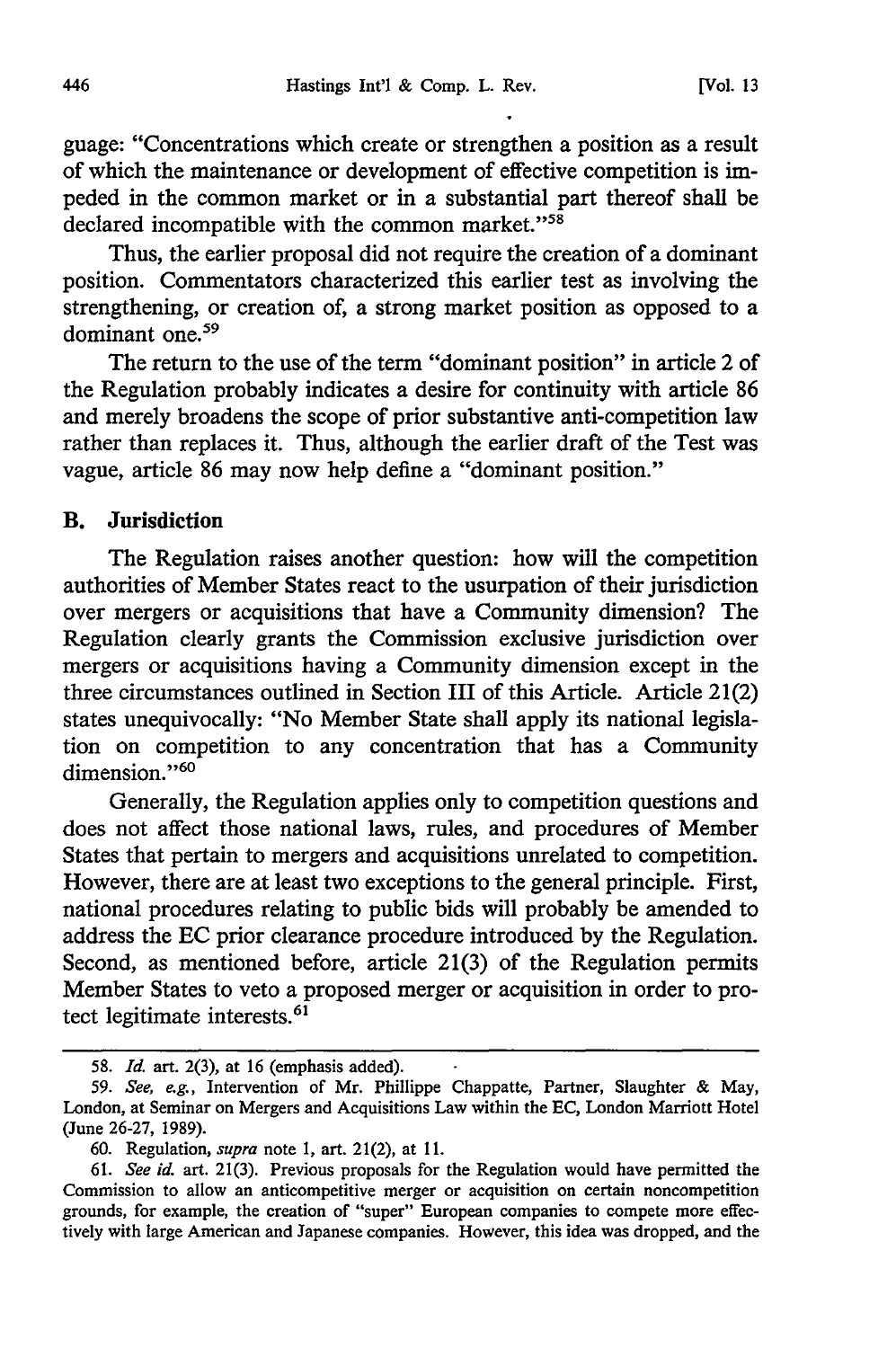Besides the stated exceptions, there are at least three situations in which the Commission's attempts to obtain exclusive jurisdiction may be challenged. These three situations test the motivation and desire of Member States to create a truly "one stop shop" administrative hurdle in the completion of a large merger or acquisition.

The first situation, arising under article 6(1)(b), is one in which the Commission performs its preliminary investigation and determines that, although a concentration may fall within the scope of the Regulation, it does not raise serious anticompetition problems.<sup>62</sup> In such a situation, the Commission will not oppose the proposed transaction and will declare it compatible with the common market.<sup>63</sup> If the Commission truly has exclusive jurisdiction under article 21(2) of the Regulation, there should be no further competition issues to consider. Unfortunately, at least one national competition authority has expressed the view that the Bundeskartellamt in Germany, the Ministre des Finances in France, and the Office of Fair Trading in the United Kingdom could intervene at this juncture and apply their own national competition rules and possibly veto the transaction. Such intervention would make a mockery of the "one stop shop" concept.

Similarly, if the Commission clears a merger or acquisition after a full three to four month investigation, as per article  $8(2)$ ,  $64$  the Regulation provides that the companies involved are then free to complete the transaction. 65 However, even in this situation, the Office of Fair Trading in the United Kingdom expressed the view that it has the right to intervene, and possibly veto, the acquisition of a United Kingdom company on competition grounds even after the Commission has given its approval.

Finally, a Member State may veto a Commission-approved merger or acquisition on grounds other than the legitimate interests permitted under article 21(3). The final paragraph of Article 21(3) states:

Any other public interest must be communicated to the Commission

- 64. Regulation, *supra* note 1, art. 8(2), at 6.
- **65.** *Id.*

Commission's analysis is mostly limited under the Regulation to competition considerations alone. An exception, contained in article 2, mentions as a consideration "the development of *technical and economic progress* provided that it is to consumers' advantage and does not form an obstacle to competition." *Id.* art. 2(1)(b), at 3 (emphasis added). Thus one might, for example, envisage the Commission sanctioning the merger of large European silicon chip manufacturers on less than strictly "competition" grounds if it benefits the European silicon chip industry as a whole.

<sup>62.</sup> *Id.* art. 6(1)(b), at 6.

<sup>63.</sup> *Id.*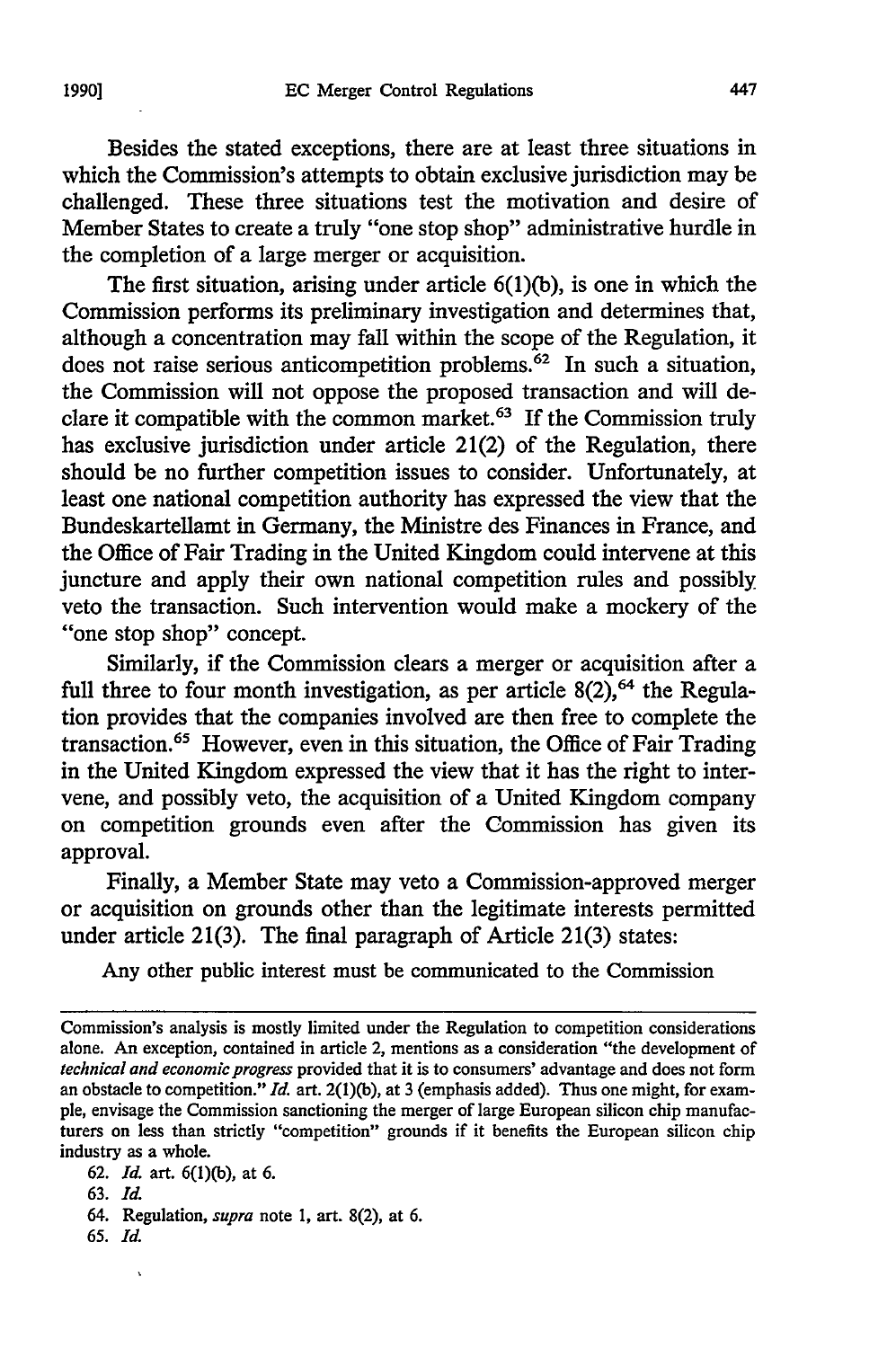by the Member State concerned and shall be recognized by the Commission after an assessment of its compatibility with the general principles and other provisions of Community law before the measures referred to above may be taken. The Commission shall inform the Member State concerned of its decision within one month of that communication. <sup>66</sup>

It is not completely clear what would happen if the Commission failed to recognize the alleged public interest of the Member State, and the Member State subsequently chose to ignore the Commission's opinion.

In summary, the success of a "one stop shop" depends on the attitude and goodwill of the relevant authorities of the Member States. Without this cooperation, the Regulation simply will become an additional obstacle to large mergers and acquisitions and will deter major restructuring among large European companies. Thus, the Regulation will hinder, rather than help, the drive toward a single European market.

#### C. Problems of Interpretation of the Regulation

As with any major new piece of legislation, the Regulation contains many ambiguous clauses, which will only be clarified as the Commission processes a number of notifications and a body of ECJ case law develops. This Article merely mentions a few of the possible problem areas. However, it should be noted that the Commission is apparently drafting an implementing regulation that supplements the merger control regulation. This implementing regulation is supposed to deal with *inter alia* notifications, calculation of time limits, and hearings. Therefore, some of the ambiguities mentioned below may be clarified by the implementing regulation.

Article 5 of the Regulation contains the formulas for the calculation of sales to determine whether a proposed transaction possesses a Community dimension.<sup>67</sup> Article 5(4) provides a fairly elaborate description of the parts of a large company's empire that must be included in the calculation of sales.<sup>68</sup> Depending on whether or not they want the Commission to review the proposed transaction, some companies may employ creative accounting. For example, an acquiror may decide that its chances of acquiring a target company are increased if the Commission, rather than the relevant national authorities, reviews the transaction.

<sup>66.</sup> Regulation, *supra* note 1, art. 21(3), at **11.**

<sup>67.</sup> *Id.* art. 5, at 5-6.

<sup>68.</sup> *Id.*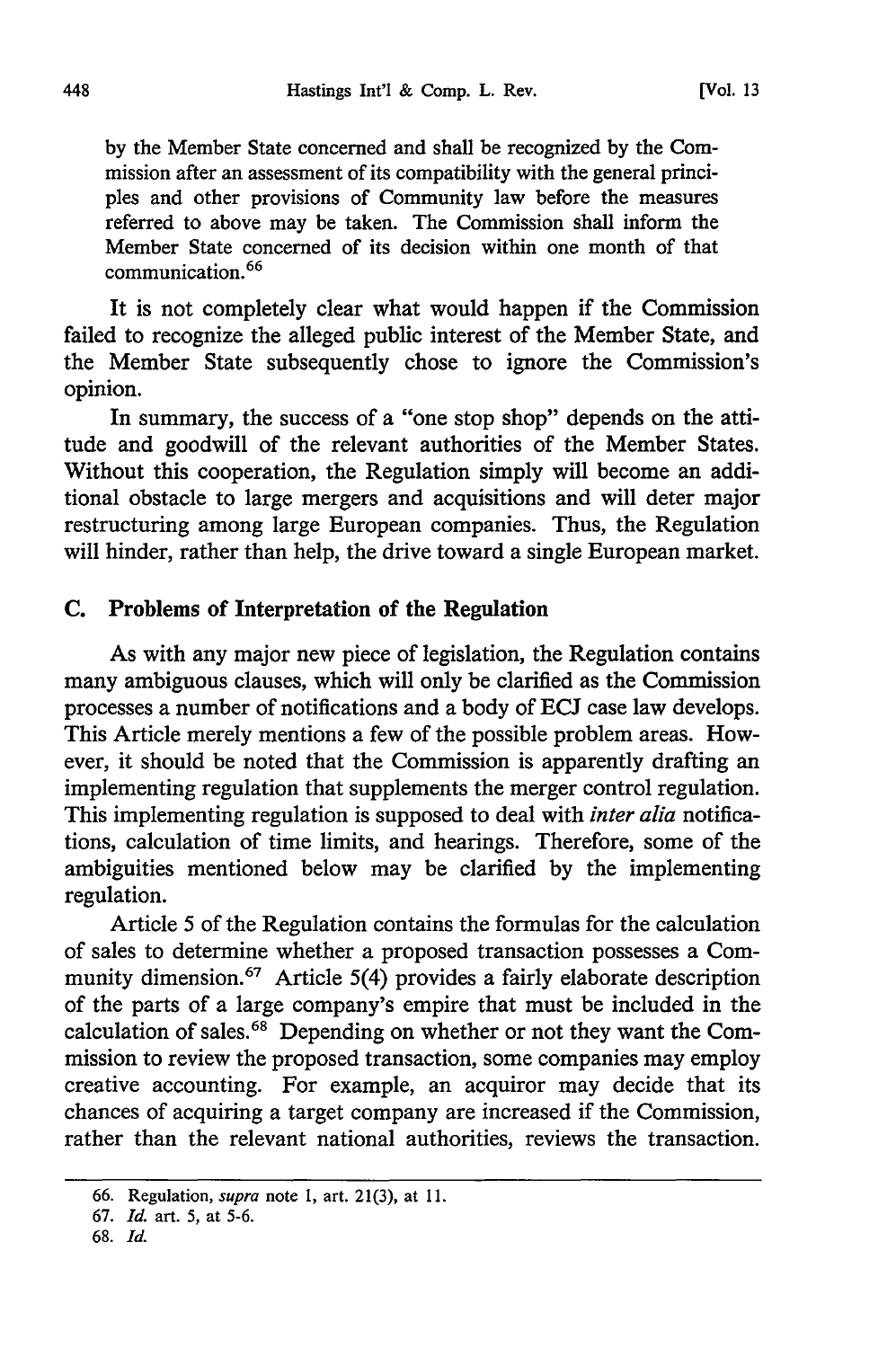During the course of the investigation, a great deal of correspondence as well as arguments over accounting principles may be expected between the Commission and the companies.

Another problem for companies is ascertaining the correct time to notify the Commission of the proposed merger or takeover. Article 4(1) states:

Concentrations with a Community dimension as referred to by this Regulation shall be notified to the Commission not more than one week after the conclusion of the agreement, or the announcement of the public bid, or the acquisition of a controlling interest. That week shall begin when the first of those events occurs.<sup>69</sup>

While the announcement of a public bid is a definite point in time, the other events are not. For example, in a friendly deal it is often difficult to determine exactly when an agreement has been concluded. Does conclusion mean the point when an oral agreement has been reached, when the agreement has been reduced to writing, or when the transaction has been completed? Notification must occur no later than one week after the acquisition of a controlling interest, assuming that the meaning of "controlling interest" under article 3 is understood.

With legislation as complex as the Regulation, unintentional inconsistencies are inevitable. For example, article 10(1) states that the Commission's decision whether or not to proceed with a full investigation must be made within one month from the date of the receipt of a complete notification.<sup>70</sup> However, article 7, which deals with the suspension of mergers, states that a merger may take effect either before its notification, or within the first three weeks following its notification.<sup>71</sup> Therefore, if the Commission is slow to issue a decision following its preliminary investigation, a window of as much as one week exists when the companies involved may proceed with the merger or acquisition before the Commission makes a preliminary decision. Of course, the companies take the risk that the Commission will proceed with a full investigation and ultimately prohibit the merger. The parties would then be faced with the complication and expense of unwinding the entire transaction.

#### **D.** The Effect of the Regulation upon United States Corporations

The Regulation contains possible advantages as well as disadvan-

**<sup>69.</sup>** *Id* art. 4(1), at 4.

**<sup>70.</sup>** *Id.* art. **10(l),** at **8.**

**<sup>71.</sup>** *Id.* art. **7(1),** at **6.**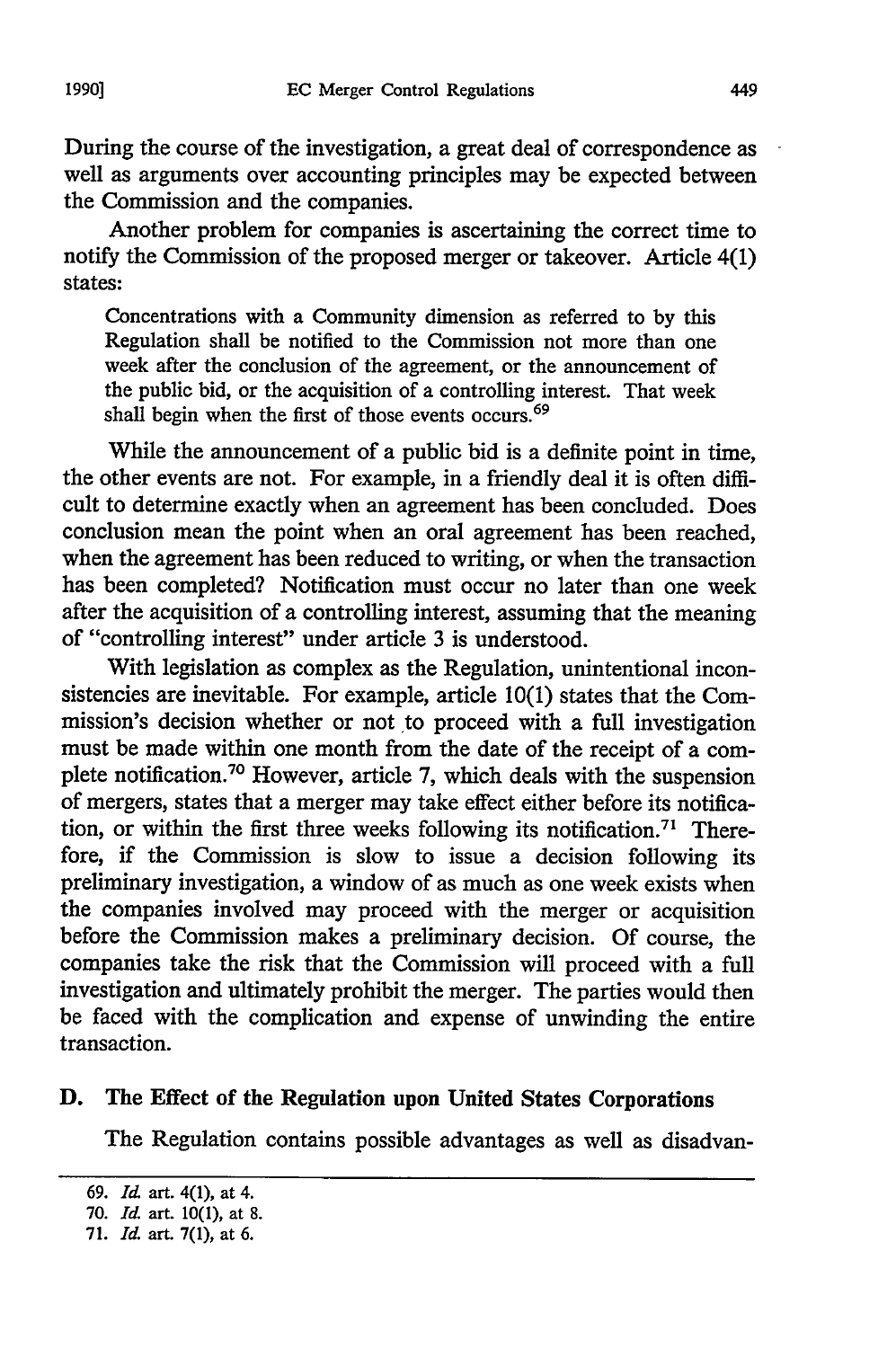tages for American corporations. One possible advantage is that a large American corporation that wishes to establish itself in the EC by purchasing a large European corporation might escape the requirement of notifying the Commission if its aggregate Community-wide turnover is less than ECU 250 million.72 This is likely if the corporation has not previously concentrated on the European market. Thus, large American corporations may gain a competitive advantage over their European rivals in the acquisition of a desirable European target company. Of course, this advantage may turn into a disadvantage if the American corporation must instead satisfy the national competition authority of the Member State of the target company. Member States may be more prone to veto an acquisition than the Commission due to nationalistic considerations.

Additionally, article 24 of the Regulation contains a "reciprocity clause" regarding relations with non-EC countries.<sup>73</sup> The reciprocity clause requires the Commission to negotiate with non-EC countries if there is evidence of discrimination against EC companies attempting to acquire target companies in that non-EC State.<sup>74</sup> If future negotiations occur between the EC and the United States, the politically astute United States corporation should realize that it might have greater difficulty in obtaining clearance from the Commission under the Regulation than it had before under articles 85 and 86. However, at present this is not a serious concern for American corporations, given the current liberal takeover climate in the United States.

### V. **CONCLUSION**

As this Article was being written, Czechoslovakia obtained its first democratically elected noncommunist president in fifty years<sup>75</sup> and the Romanian dictator Nicholae Ceausescu was overthrown.76 Such events in Eastern Europe dwarfed the EC merger control regulation; nevertheless, it is a very important piece of EC legislation. Depending upon the attitude of the authorities of Member States, the Regulation will either severely hinder the creation of large pan-European companies by creating additional roadblocks, or will assist it by creating the desired "one

<sup>72.</sup> *Id.* art. 1(2)(b), at 2.

<sup>73.</sup> *Id.* art. 24, at 12.

<sup>74.</sup> *Id.* art. 24(3).

<sup>75.</sup> *See, e.g., Czechoslovak Leader Announces Amnesty,* Chicago Trib., Jan. 2, 1990, at **Cl.**

<sup>76.</sup> *See World Capitals Revel in Dictator's Downfall,* Washington Post, Dec. 23, 1989, at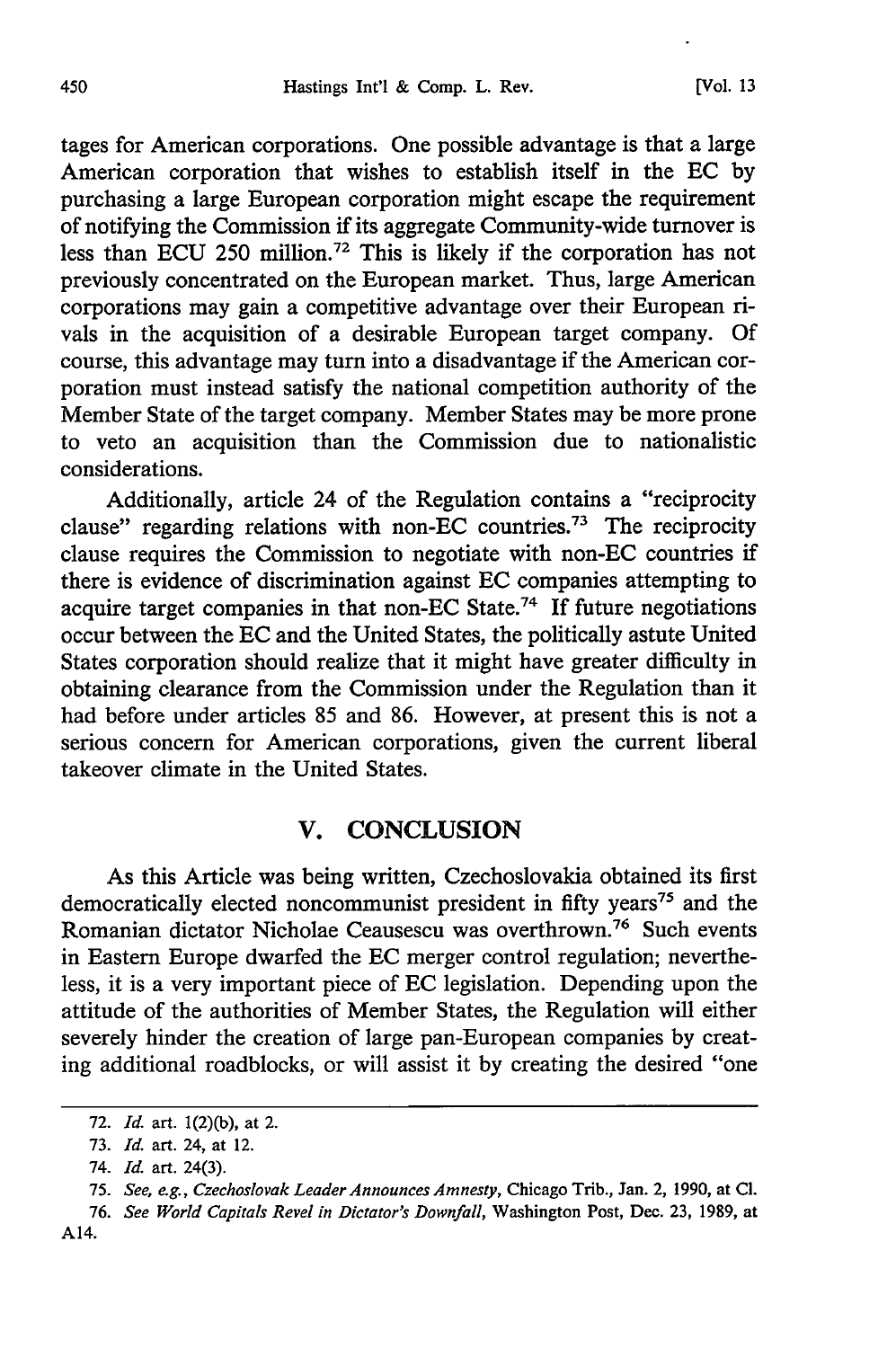stop shop." Hopefully, Member States will adhere to the momentous spirit of the times and facilitate the latter course.

 $\ddot{\phantom{1}}$ 

 $\hat{\boldsymbol{\theta}}$ 

 $\epsilon$